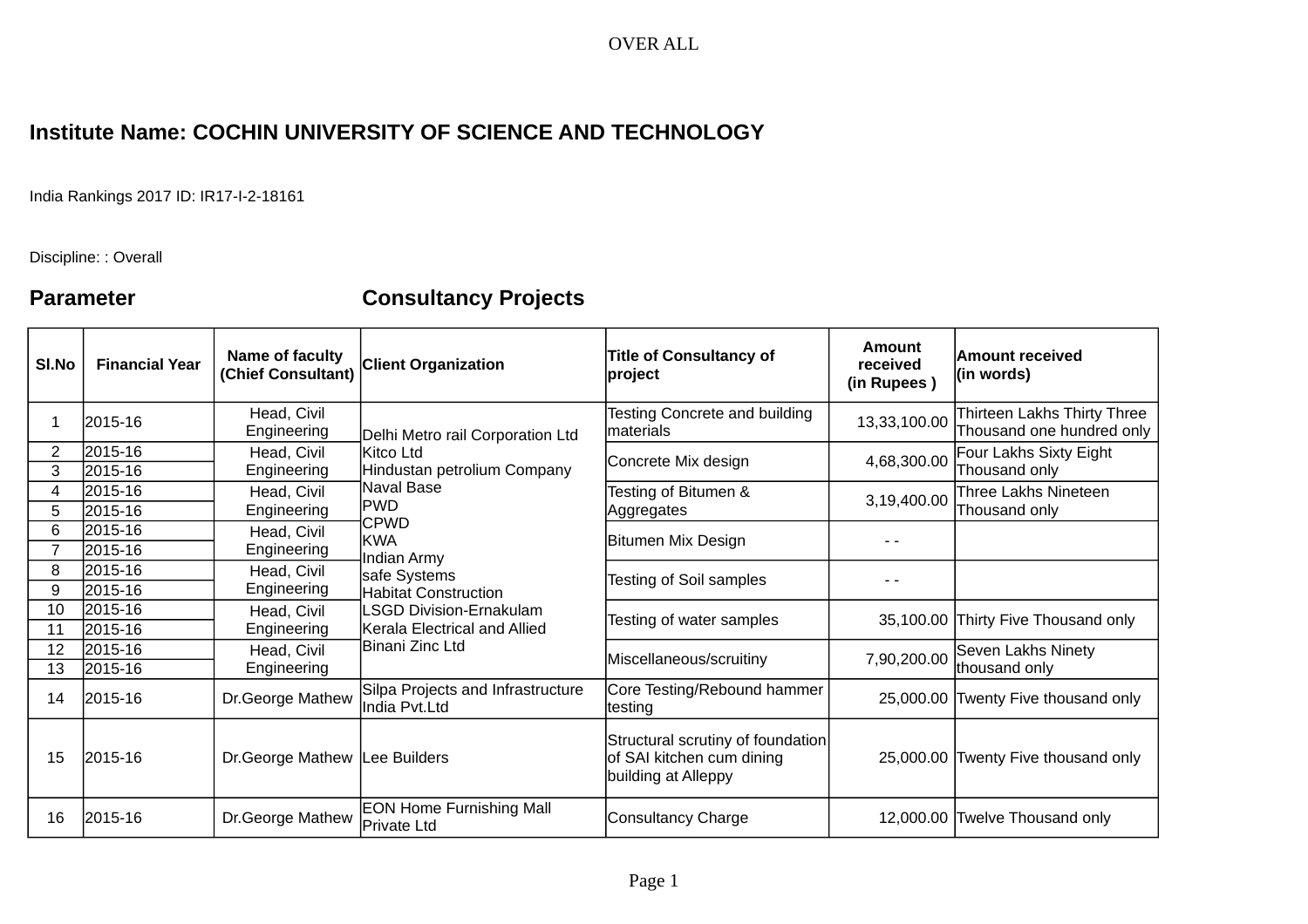## OVER ALL

| 17 | 2015-16 |                                        | Dr. George Mathew Cochin Municipal Corporation                 | Verification of Structural<br>Condition of Muncipal<br>corporation main Building,<br><b>Marine Drive</b>               | 85,000.00 Eighty Five thousand only  |
|----|---------|----------------------------------------|----------------------------------------------------------------|------------------------------------------------------------------------------------------------------------------------|--------------------------------------|
| 18 | 2015-16 | Dr.G.Madhu                             | <b>Factories &amp; Boilers</b>                                 | Training for additional<br>Inspectors of factories and<br>Senior Superintendents-<br>Director of factories and boilers |                                      |
| 19 | 2015-16 | Dr.George Mathew                       | Cochin Municipal Corporation                                   | Structural design of Women<br>recreation center                                                                        | 40,000.00 Forty Thousand only        |
| 20 | 2015-16 | Dr.Renjith V.R                         | 4M Consultants                                                 | LOPA study at KMML                                                                                                     | 50,000.00 Fifty Thousand only        |
| 21 | 2015-16 | Dr.Renjith V.R                         | 4M Consultants                                                 | Studies at LPG Bottling Plant<br>Irumpanam                                                                             | 50,000.00 Fifty Thousand only        |
| 22 | 2015-16 | Dr Bijoy A Jose                        | Agileblaze Technologies Pvt.Ltd.                               | Mobile computing                                                                                                       | 3,00,000.00 Three Lakhs only         |
| 23 | 2015-16 | Dr.Dileep Krishnan<br>& Dr.Siva Prasad | State Water Transport Department Passenger-Cum-Tourist Service | Purchase of 120 Pax<br> Boat                                                                                           |                                      |
| 24 | 2015-16 | Dr.Siva Prasad                         | State Water Transport Department                               | Purchase of Tourist-Cum-<br>passenger service boat in<br>vykkom Ernakulam route                                        | 45,000.00 Forty Five Thousand only   |
| 25 | 2015-16 | Head, Ship<br>Technology               | Naval Physical & Oceanographic<br>laboratory                   | <b>Structural Analysis of Helodeck</b>                                                                                 | 45,000.00 Forty Five Thousand only   |
| 26 | 2015-16 | Dr.Siva Prasad                         | Kerala State Electricity Board                                 | Nominated as Consultant, dam<br>rehabilitation and improvement<br>Project                                              |                                      |
| 27 | 2015-16 | Dr.C.B.Sudheer                         |                                                                | Plan approval of 8 Shikkara<br><b>Boats</b>                                                                            | 20,000.00 Twenty Thousand only       |
| 28 | 2015-16 | Dr.C.B.Sudheer                         |                                                                | Plan approval of 4 Motor Boats                                                                                         | 10,000.00 Ten Thousand only          |
| 29 | 2015-16 | Dr.C.B.Sudheer                         |                                                                | Heel test of 9 Shikkara Boats                                                                                          | 45,000.00 Forty Five Thousand only   |
| 30 | 2015-16 | Dr.C.B.Sudheer                         |                                                                | Heel test of 4 Motor Boats                                                                                             | 20,000.00 Twenty Thousand only       |
| 31 | 2015-16 | Dr.C.B.Sudheer                         |                                                                | Plan approval of 10 Shikkara<br>Boats                                                                                  | 22,000.00 Twenty Two Thousand Only   |
| 32 | 2015-16 | Dr.C.B.Sudheer                         |                                                                | Heel test of 7 Shikkara Boats                                                                                          | 28,000.00 Twenty Eight Thousand only |